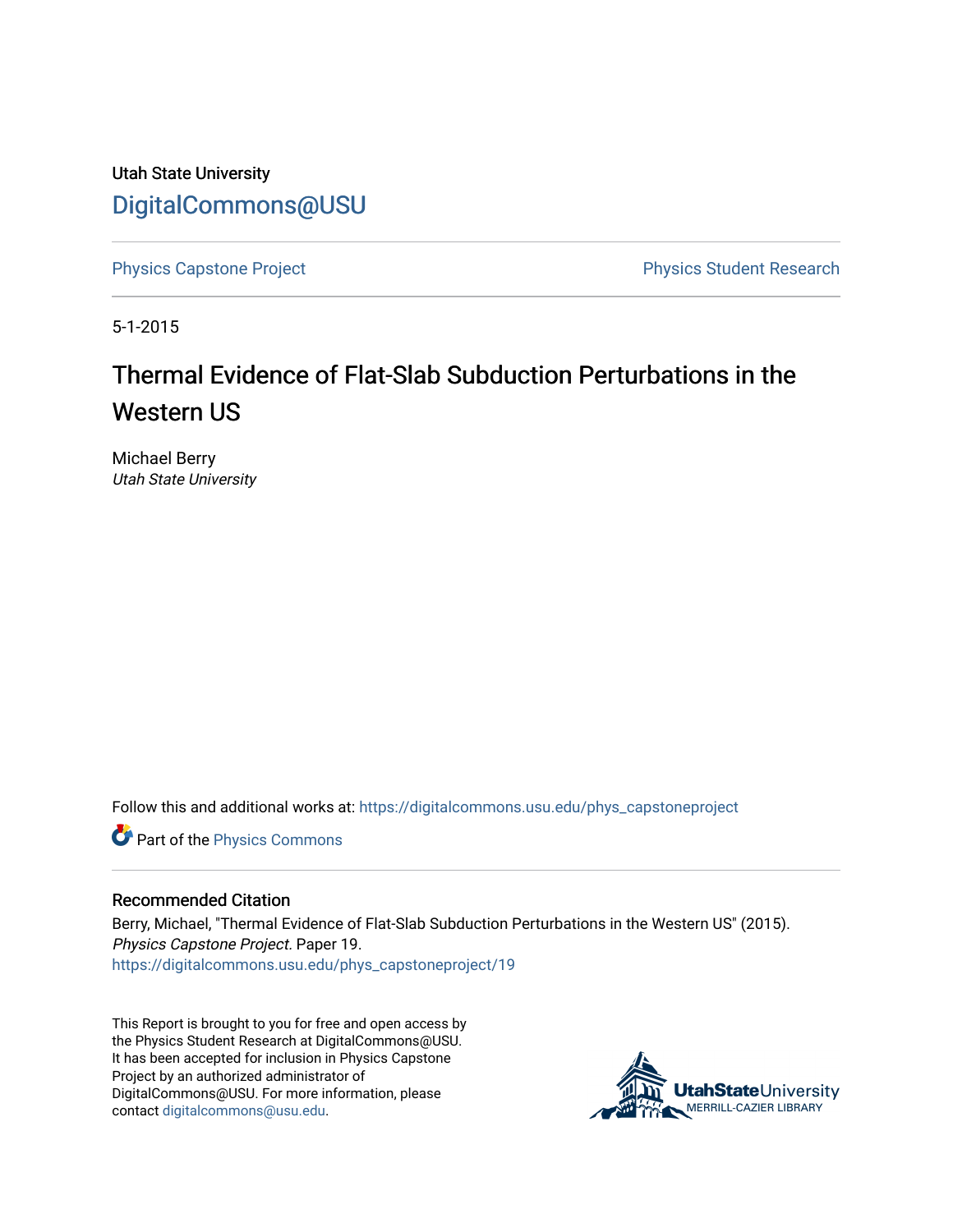**Thermal Evidence of Flatslab Subduction Perturbations in the Western US** Student: Michael Berry Faculty Mentor: Anthony Lowry 2014

*Publication Draft: Further results and analysis will be found in a publication Summer 2015*

### **Abstract**

The Laramide Orogeny, a late Cretaceous mountain building event in the western United States, has been postulated to result from flat-slab style subduction of the Farallon plate<sup>1,2,3</sup>. Possible consequences of flat-slab style subduction on elevation, tectonism and volcanism associated with expected changes in temperature and hydration state of the mantle in the western U.S. has been of considerable interest<sup>x1</sup>. However, the impact of flat-slab subduction on modern mantle temperature, water and tectonic stability remains poorly-understood. Here we show that thermal perturbation by Farallon flat slab subduction is still evident today in Moho temperatures of the Rocky Mountain and Great Plains regions of the U.S. Measurements of temperature in the uppermost mantle from tomographic P-wave velocity images<sup>4</sup> are compared to models of surface heat flow measurements assuming steady-state lithospheric thermal transfer and reasonable rock thermal properties. Misfit between modeled and measured Moho temperature indicates a violation of the modeling assumptions, likely dominated by transient perturbations on timescales less than the ~100 Myr required for a conductive thermal pulse to traverse the lithosphere. Misfit is dominated by anomalously low measurements in regions deformed by thick-skin tectonism during the Laramide, suggesting the temperature discrepancy may reflect thermal perturbation by Farallon flat-slab subduction. Shallow subducted slab would serve both to chill the base of the lithosphere and insulate it from deeper convective heating. The measurements indicate perturbation of mantle lithospheric temperature to distances of more than 1800 km from the modern plate boundary, where Laramide-style tectonism was weakly expressed. These results may have significant implications for history, evolution and stability of continental lithosphere within EarthScope's USArray footprint<sup>5</sup>.

#### **Introduction**

The subduction and subsequent removal of the proposed Laramide flat slab subducted plate dramatically impacted the geologic landscape of much of the North American Cordillera. The hypothesised removal of the plate caused the so-called "ignimbrite flare-up" of the Mid-Tertiary, and re-introduction of higher temperature mantle to the base of the lithosphere is one likely contributor to uplift of the Colorado Plateau and other Cordilleran regions<sup>6</sup>. Thermal perturbation of the lithosphere by shallowly-dipping subducted slab is expected to be significant because the time required to thermally equilibrate an initial slab temperatures to the  $\sim$ 1350 $^{\circ}$ C potential temperature of asthenospheric mantle are large relative to the time required for transport to distances of order 1000 km from the trench, with final temperatures of subducted oceanic crust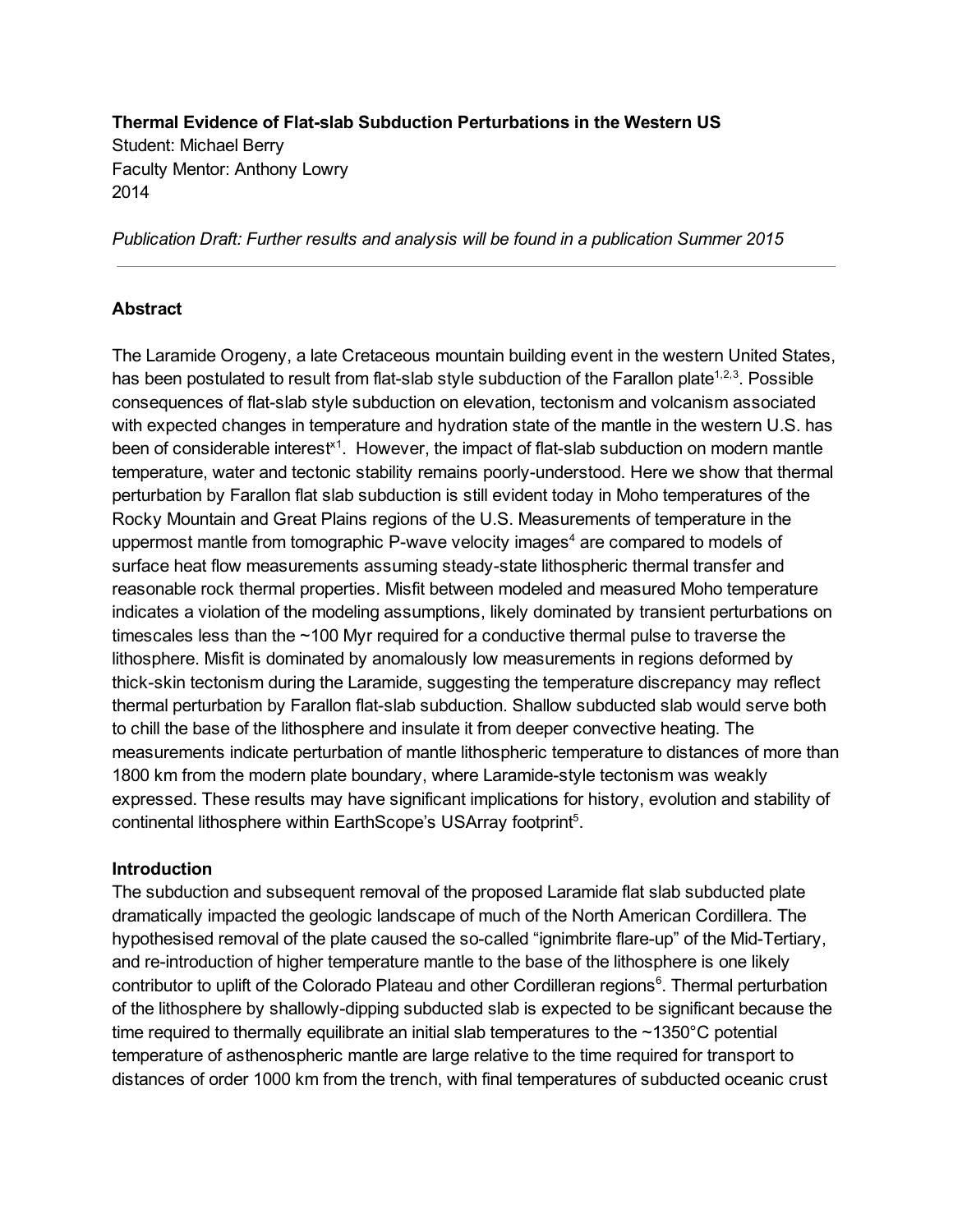dependent primarily on age of the oceanic lithosphere and rate of subduction convergence<sup>7</sup>.

## **Thermal modeling**

Two important pieces of informational constraint here: surface heat flow and Pn-derived Moho temperature. Need to describe (at least cursorily) important features of heat transfer that determine the geotherm: radiogenic heat production in the crust, temperature dependence of thermal conductivity, advective heat transfer processes.

We modeled the geothermal gradient using data from surface heat flow, surface temperatures, radiogenic heat production in the crust, and crustal thickness measurements (Lowry et al.). To arrive at best fitting parameters for conductivity, parameters A and B were grid-searched for each map point for the western US. The values were used to calculate a geothermal gradient for each of the  $\sim$  50,000 points, this geotherm was then compared against Pn wave inferred moho temperature estimates to produce an overall RMS misfit. Significant efforts were made to reduce the RMS misfit, by varying radiogenic length parameters (*lrad*), surface heat production  $(A_0)$ , to minimize the RMS. These efforts were unfruitful as they eventually produced non-physical results. Therefore fixed *lrad* (14km) and mean  $A_0$  values were used.

Numerically searched conductivity parameters (*q*) were compared to laboratory values established by Kukkonen et al<sup>10</sup> (See Figure 1). The mapped RMS on a A versus B parameters grid searched yielded consistent trends with lab values. Plotted conductivity parameters of various compositions follows a trend going from quartz poor (more mafic) to quartz rich (more granitic). With the admitted limitations picking a singular best fitting values of  $A = 23$  and  $B = 5.4 \times 10^{-4}$  creating a compositionally uniform crust.